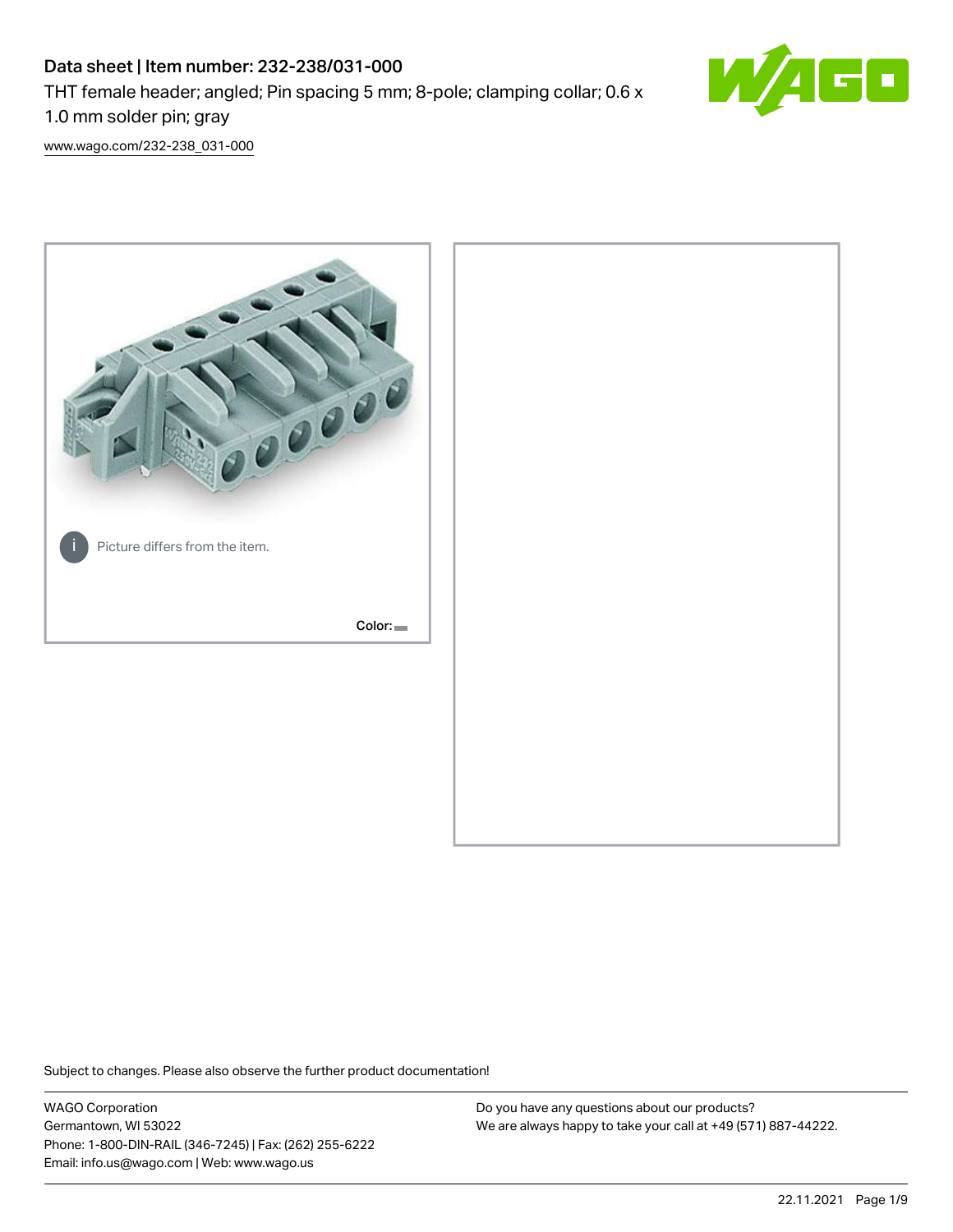



L = pole no. x pin spacing

 $L_1 = L + 3$  mm

 $L_2 = L + 8.8$  mm

 $L_3 = L + 14.8$  mm

2- to 3-pole female connectors – one latch only

### Item description

**Horizontal or vertical PCB mounting via straight or angled solder pins** 

Subject to changes. Please also observe the further product documentation! For board-to-board and board-to-wire connections

WAGO Corporation Germantown, WI 53022 Phone: 1-800-DIN-RAIL (346-7245) | Fax: (262) 255-6222 Email: info.us@wago.com | Web: www.wago.us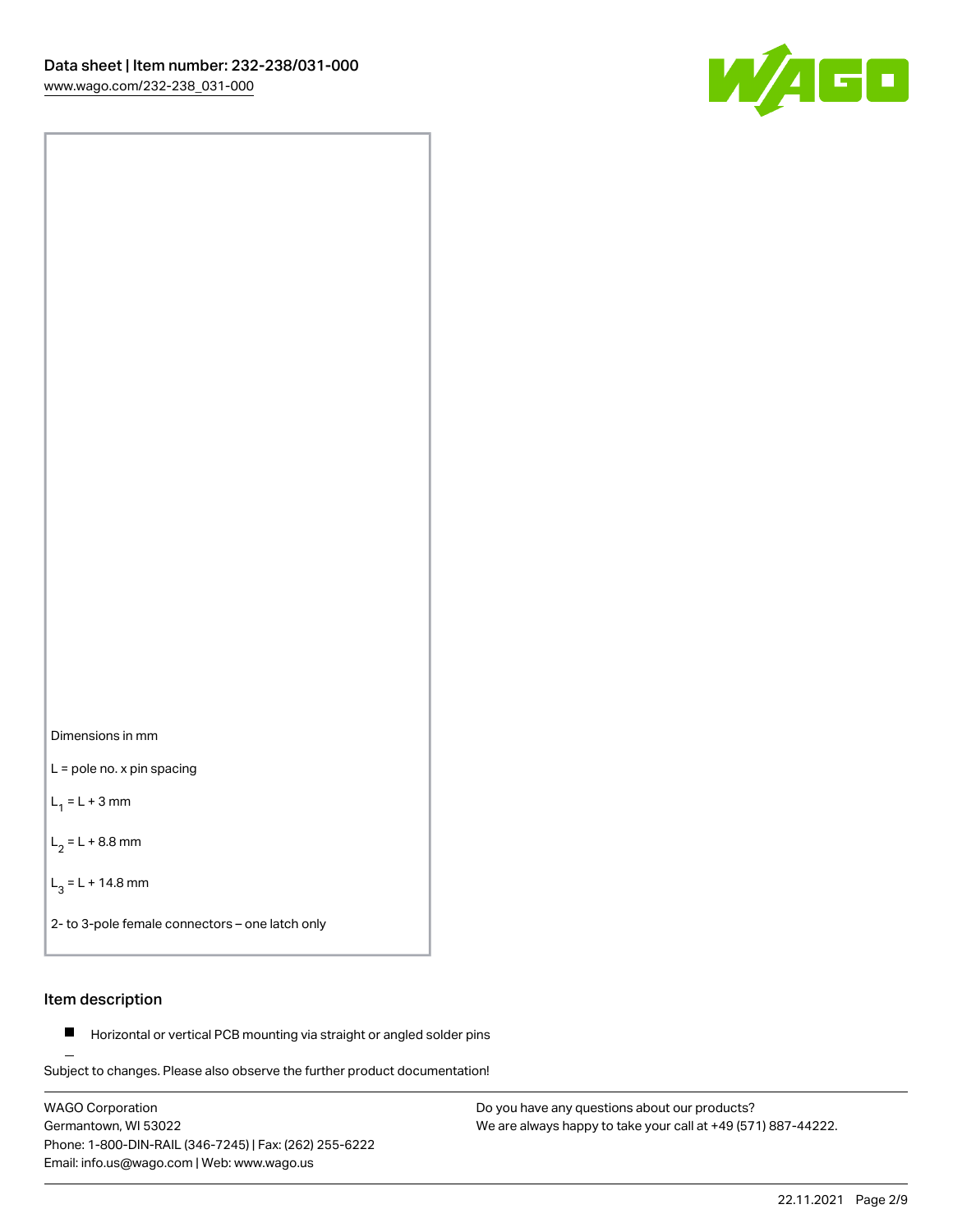

- For board-to-board and board-to-wire connections
- $\blacksquare$ Touch-proof PCB outputs
- $\blacksquare$ Easy-to-identify PCB inputs and outputs
- $\blacksquare$ With coding fingers

### Data **Notes**

| Safety information 1 | The <i>MCS – MULTI CONNECTION SYSTEM</i> includes connectors<br>without breaking capacity in accordance with DIN EN 61984. When<br>used as intended, these connectors must not be connected<br>/disconnected when live or under load. The circuit design should<br>ensure header pins, which can be touched, are not live when<br>unmated. |
|----------------------|--------------------------------------------------------------------------------------------------------------------------------------------------------------------------------------------------------------------------------------------------------------------------------------------------------------------------------------------|
| Variants:            | Other pole numbers<br>3.8 mm pin projection for male headers with straight solder pins<br>Gold-plated or partially gold-plated contact surfaces<br>Other versions (or variants) can be requested from WAGO Sales or<br>configured at https://configurator.wago.com/                                                                        |

## Electrical data

### IEC Approvals

| Ratings per                 | IEC/EN 60664-1                                                        |
|-----------------------------|-----------------------------------------------------------------------|
| Rated voltage (III / 3)     | 320 V                                                                 |
| Rated surge voltage (III/3) | 4 <sub>k</sub> V                                                      |
| Rated voltage (III/2)       | 320 V                                                                 |
| Rated surge voltage (III/2) | 4 <sub>k</sub> V                                                      |
| Nominal voltage (II/2)      | 630 V                                                                 |
| Rated surge voltage (II/2)  | 4 <sub>kV</sub>                                                       |
| Rated current               | 12A                                                                   |
| Legend (ratings)            | $(III / 2)$ $\triangle$ Overvoltage category III / Pollution degree 2 |

### UL Approvals

| Approvals per                  | UL 1059 |
|--------------------------------|---------|
| Rated voltage UL (Use Group B) | 300 V   |
| Rated current UL (Use Group B) | 15 A    |
| Rated voltage UL (Use Group D) | 300 V   |
| Rated current UL (Use Group D) | 10 A    |

| <b>WAGO Corporation</b>                                | Do you have any questions about our products?                 |
|--------------------------------------------------------|---------------------------------------------------------------|
| Germantown, WI 53022                                   | We are always happy to take your call at +49 (571) 887-44222. |
| Phone: 1-800-DIN-RAIL (346-7245)   Fax: (262) 255-6222 |                                                               |
| Email: info.us@wago.com   Web: www.wago.us             |                                                               |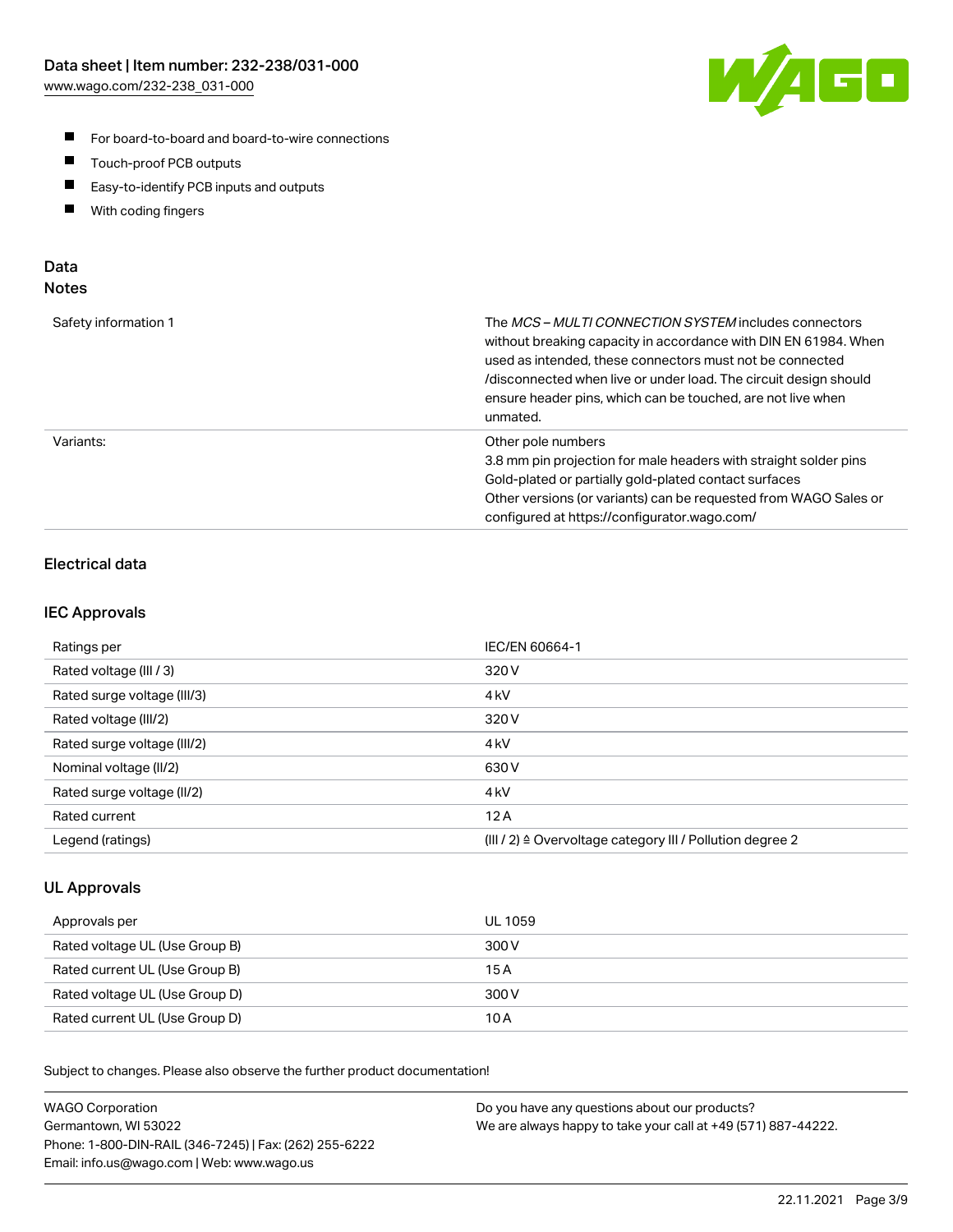

### Ratings per UL

| Rated voltage UL 1977 | 600 \<br>.   |
|-----------------------|--------------|
| Rated current UL 1977 | . . <i>.</i> |

### CSA Approvals

| Approvals per                   | CSA   |
|---------------------------------|-------|
| Rated voltage CSA (Use Group B) | 300 V |
| Rated current CSA (Use Group B) | 15 A  |
| Rated voltage CSA (Use Group D) | 300 V |
| Rated current CSA (Use Group D) | 10 A  |

#### Connection data

| Total number of potentials |  |
|----------------------------|--|
| Number of connection types |  |
| Number of levels           |  |

#### Connection 1

| Number of poles |  |  |
|-----------------|--|--|
|                 |  |  |

# Physical data

| Pin spacing                          | 5 mm / 0.197 inch     |
|--------------------------------------|-----------------------|
| Width                                | 54.8 mm / 2.157 inch  |
| Height                               | 16.6 mm / 0.654 inch  |
| Height from the surface              | 11.6 mm / 0.457 inch  |
| Depth                                | 18.25 mm / 0.719 inch |
| Solder pin length                    | 5 <sub>mm</sub>       |
| Solder pin dimensions                | $0.6 \times 1$ mm     |
| Drilled hole diameter with tolerance | $1.3$ $(+0.1)$ mm     |

# Mechanical data

| Mounting type | Mounting flange                         |
|---------------|-----------------------------------------|
| Mounting type | Feed-through mounting<br>Panel mounting |

| <b>WAGO Corporation</b>                                | Do you have any questions about our products?                 |
|--------------------------------------------------------|---------------------------------------------------------------|
| Germantown, WI 53022                                   | We are always happy to take your call at +49 (571) 887-44222. |
| Phone: 1-800-DIN-RAIL (346-7245)   Fax: (262) 255-6222 |                                                               |
| Email: info.us@wago.com   Web: www.wago.us             |                                                               |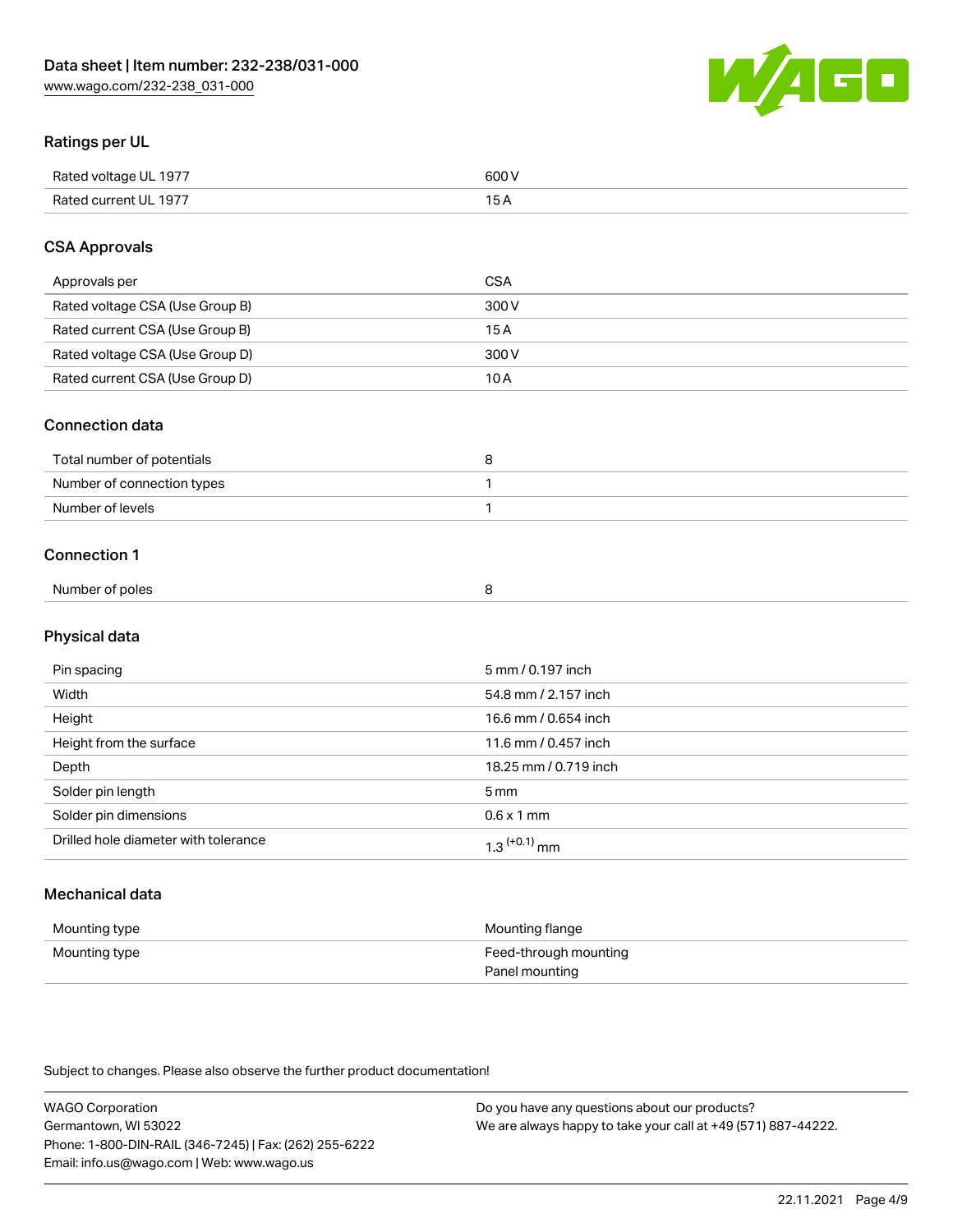

### Plug-in connection

| Contact type (pluggable connector) | Female header |
|------------------------------------|---------------|
| Connector (connection type)        | for PCB       |
| Mismating protection               | No            |
| Mating direction to the PCB        | 0°            |
| Locking of plug-in connection      | Without       |

### PCB contact

| <b>PCB Contact</b>                  | THT                                        |
|-------------------------------------|--------------------------------------------|
| Solder pin arrangement              | over the entire female connector (in-line) |
| Number of solder pins per potential |                                            |

#### Material data

| Color                       | gray             |
|-----------------------------|------------------|
| Material group              |                  |
| Insulation material         | Polyamide (PA66) |
| Flammability class per UL94 | V <sub>0</sub>   |
| Contact material            | Copper alloy     |
|                             |                  |
| Contact plating             | tin-plated       |
| Fire load                   | $0.148$ MJ       |

#### Environmental requirements

| Limit temperature range<br>. | +85 °C<br>-60<br>ີບ |
|------------------------------|---------------------|
|------------------------------|---------------------|

#### Commercial data

| Product Group         | 3 (Multi Conn. System) |
|-----------------------|------------------------|
| PU (SPU)              | 50 Stück               |
| Packaging type        | box                    |
| Country of origin     | DE                     |
| <b>GTIN</b>           | 4044918624879          |
| Customs tariff number | 8536694040             |

## Approvals / Certificates

#### Ship Approvals

| <b>WAGO Corporation</b>                                | Do you have any questions about our products?                 |
|--------------------------------------------------------|---------------------------------------------------------------|
| Germantown, WI 53022                                   | We are always happy to take your call at +49 (571) 887-44222. |
| Phone: 1-800-DIN-RAIL (346-7245)   Fax: (262) 255-6222 |                                                               |
| Email: info.us@wago.com   Web: www.wago.us             |                                                               |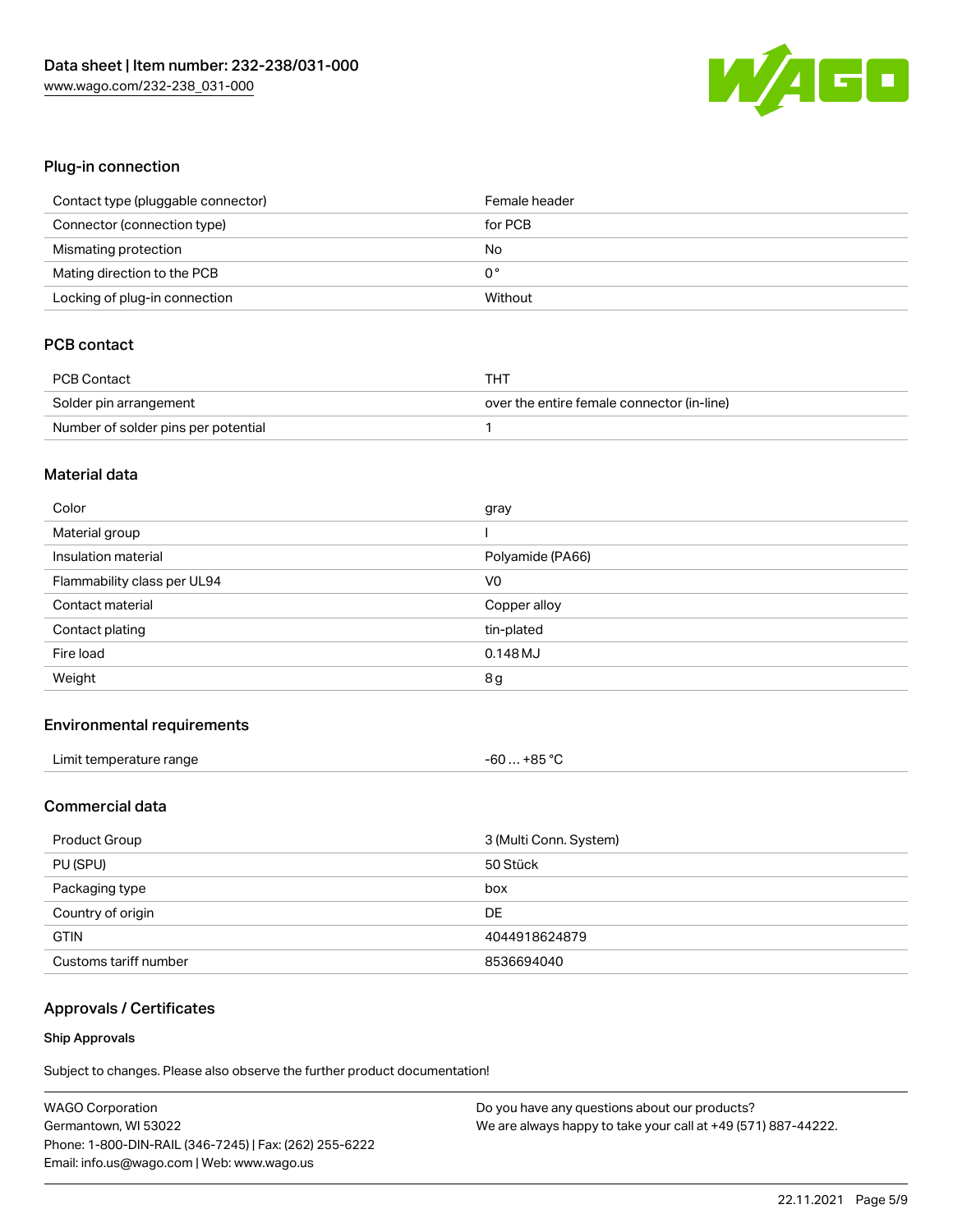

| Logo                | Approval                                  | <b>Additional Approval Text</b> | Certificate<br>name                 |
|---------------------|-------------------------------------------|---------------------------------|-------------------------------------|
| ABS.                | <b>ABS</b><br>American Bureau of Shipping | $\overline{\phantom{a}}$        | $19 -$<br>HG15869876-<br><b>PDA</b> |
| <b>BUREAU</b>       | BV<br>Bureau Veritas S.A.                 | IEC 60998                       | 11915/D0 BV                         |
| <b>UL-Approvals</b> |                                           |                                 |                                     |

|                               |                                |                                 | Certificate |
|-------------------------------|--------------------------------|---------------------------------|-------------|
| Logo                          | Approval                       | <b>Additional Approval Text</b> | name        |
|                               | UR                             | <b>UL 1977</b>                  | E45171      |
| J<br>$\overline{\phantom{a}}$ | Underwriters Laboratories Inc. |                                 |             |

# **Counterpart**



Item no.231-608 nem no.251-608<br>Male connector; 8-pole; Pin spacing 5 mm; gray [www.wago.com/231-608](https://www.wago.com/231-608)

### Optional accessories

| <b>Testing accessories</b> |                                                                                                                            |                      |
|----------------------------|----------------------------------------------------------------------------------------------------------------------------|----------------------|
| Testing accessories        |                                                                                                                            |                      |
|                            | Item no.: 210-136<br>Test plug; 2 mm $\varnothing$ ; with 500 mm cable                                                     | www.wago.com/210-136 |
|                            | Item no.: 231-661<br>Test plugs for female connectors; for 5 mm and 5.08 mm pin spacing; 2,50 mm <sup>2</sup> ; light gray | www.wago.com/231-661 |
| Mounting                   |                                                                                                                            |                      |
| Mounting accessories       |                                                                                                                            |                      |
|                            | Item no.: 231-194<br>Self-tapping screw; B 2.2x13, fixing hole 1.8 mm Ø                                                    | www.wago.com/231-194 |
|                            | Item no.: 231-195<br>Screw with nut; M2x12; for fixing element                                                             | www.wago.com/231-195 |

| <b>WAGO Corporation</b>                                | Do you have any questions about our products?                 |
|--------------------------------------------------------|---------------------------------------------------------------|
| Germantown, WI 53022                                   | We are always happy to take your call at +49 (571) 887-44222. |
| Phone: 1-800-DIN-RAIL (346-7245)   Fax: (262) 255-6222 |                                                               |
| Email: info.us@wago.com   Web: www.wago.us             |                                                               |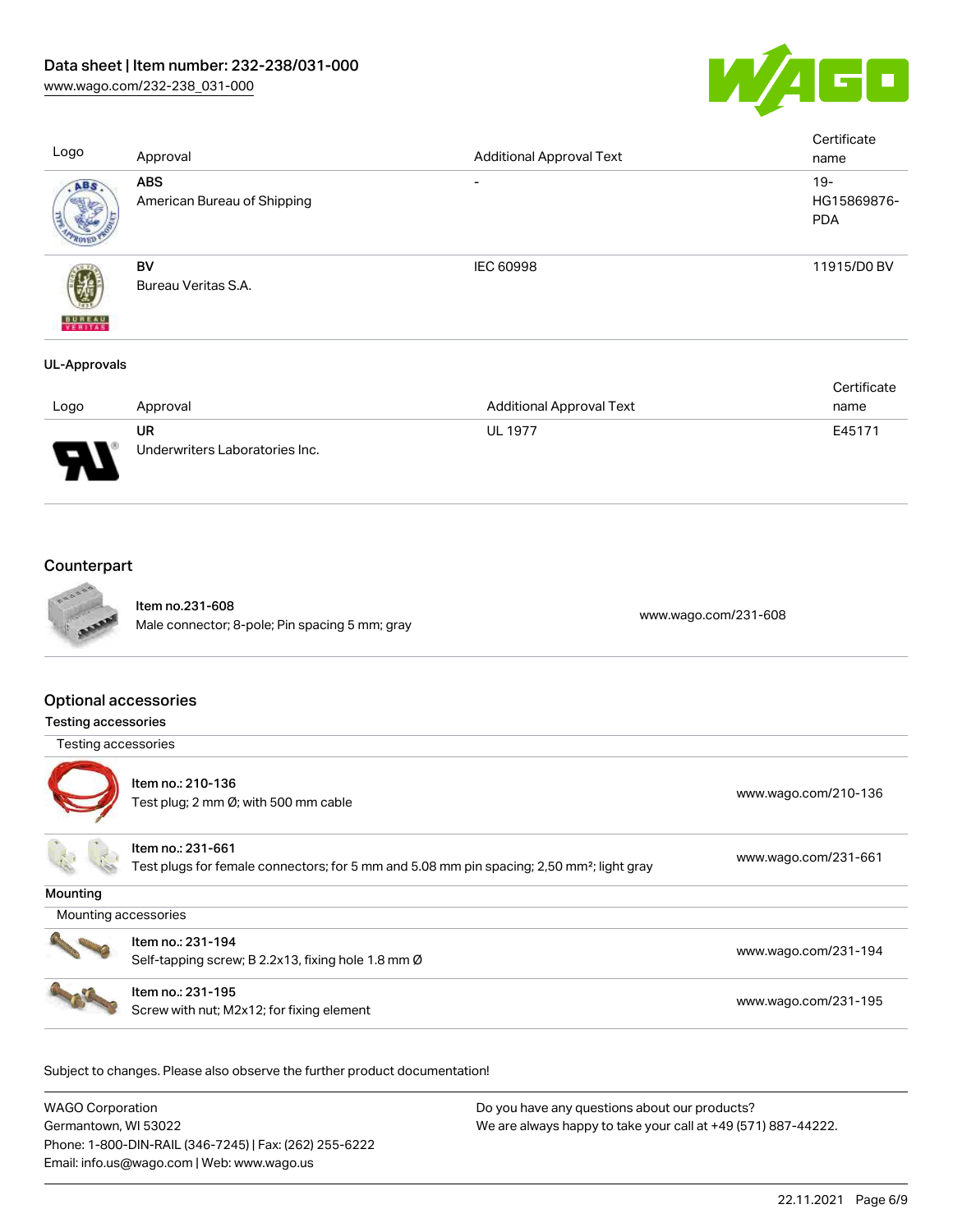

[www.wago.com/231-295](http://www.wago.com/231-295)



Item no.: 231-295 Screw with nut

| <b>Downloads</b>                                                                                                                                                       |            |               |          |
|------------------------------------------------------------------------------------------------------------------------------------------------------------------------|------------|---------------|----------|
| Documentation                                                                                                                                                          |            |               |          |
| <b>Additional Information</b>                                                                                                                                          |            |               |          |
| Technical explanations                                                                                                                                                 | 2019 Apr 3 | pdf<br>2.0 MB | Download |
| <b>CAD</b> files                                                                                                                                                       |            |               |          |
| CAD data                                                                                                                                                               |            |               |          |
| 2D/3D Models 232-238/031-000                                                                                                                                           |            | <b>URL</b>    | Download |
| CAE data                                                                                                                                                               |            |               |          |
| EPLAN Data Portal 232-238/031-000                                                                                                                                      |            | <b>URL</b>    | Download |
| ZUKEN Portal 232-238/031-000                                                                                                                                           |            | <b>URL</b>    | Download |
| EPLAN Data Portal 232-238/031-000                                                                                                                                      |            | <b>URL</b>    | Download |
| <b>PCB Design</b>                                                                                                                                                      |            |               |          |
| Symbol and Footprint 232-238/031-000                                                                                                                                   |            | URL           | Download |
| CAx data for your PCB design, consisting of "schematic symbols and PCB footprints",<br>allow easy integration of the WAGO component into your development environment. |            |               |          |
| Supported formats:                                                                                                                                                     |            |               |          |
| ш<br>Accel EDA 14 & 15                                                                                                                                                 |            |               |          |
| H.<br>Altium 6 to current version                                                                                                                                      |            |               |          |
| Ш<br>Cadence Allegro                                                                                                                                                   |            |               |          |
| п<br>DesignSpark                                                                                                                                                       |            |               |          |
| П<br>Eagle Libraries                                                                                                                                                   |            |               |          |
| П<br>KiCad                                                                                                                                                             |            |               |          |
| Mentor Graphics BoardStation<br>H.                                                                                                                                     |            |               |          |
| Mentor Graphics Design Architect<br>H.                                                                                                                                 |            |               |          |
| Mentor Graphics Design Expedition 99 and 2000                                                                                                                          |            |               |          |
| OrCAD 9.X PCB and Capture                                                                                                                                              |            |               |          |
|                                                                                                                                                                        |            |               |          |

Subject to changes. Please also observe the further product documentation!

WAGO Corporation Germantown, WI 53022 Phone: 1-800-DIN-RAIL (346-7245) | Fax: (262) 255-6222 Email: info.us@wago.com | Web: www.wago.us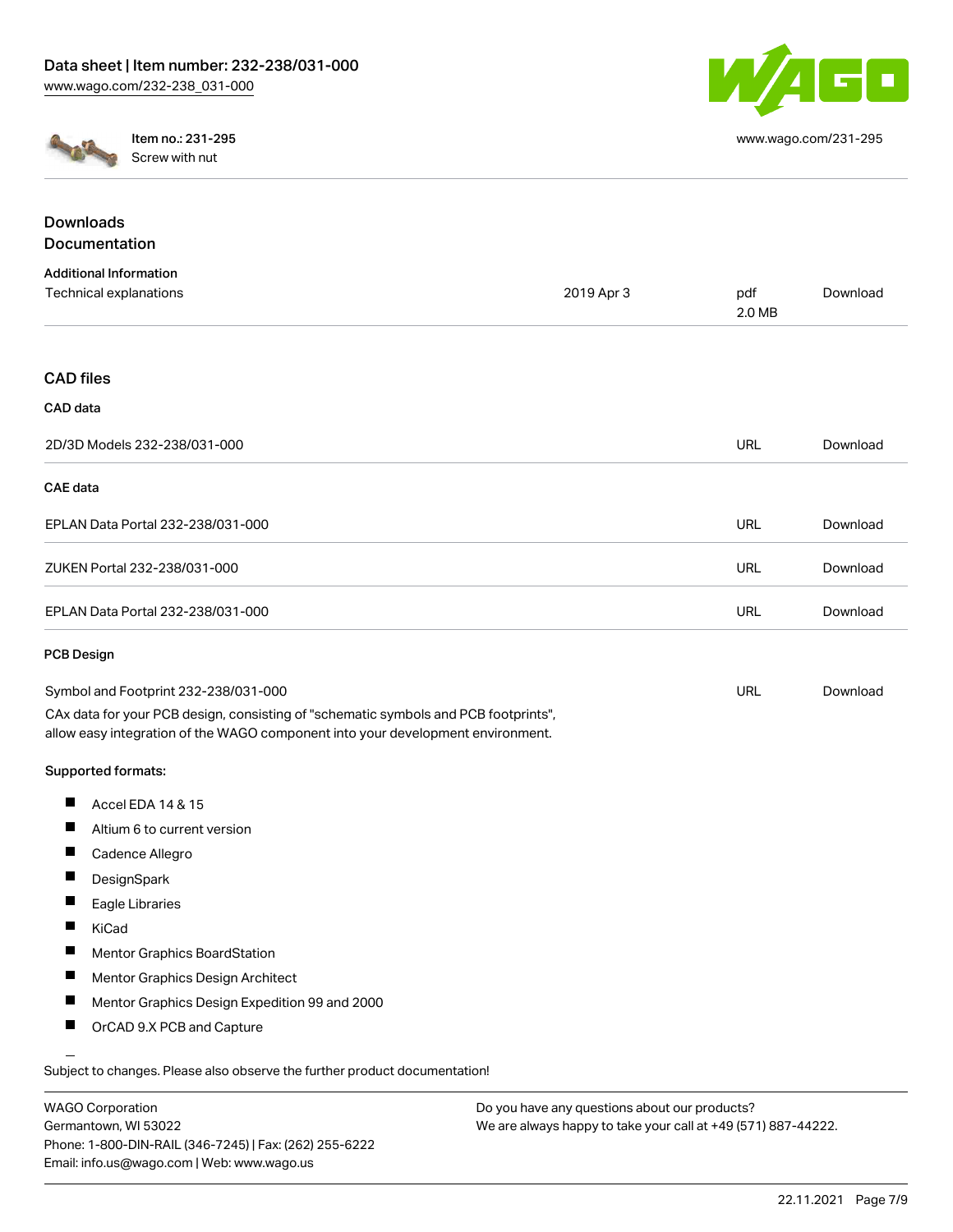W/AGC

- PADS PowerPCB 3, 3.5, 4.X, and 5.X
- $\blacksquare$ PADS PowerPCB and PowerLogic 3.0
- $\blacksquare$ PCAD 2000, 2001, 2002, 2004, and 2006
- $\blacksquare$ Pulsonix 8.5 or newer
- **STL**
- $\blacksquare$ 3D STEP
- $\blacksquare$ TARGET 3001!
- $\blacksquare$ View Logic ViewDraw
- $\blacksquare$ Quadcept
- $\blacksquare$ Zuken CadStar 3 and 4
- $\blacksquare$ Zuken CR-5000 and CR-8000

PCB Component Libraries (EDA), PCB CAD Library Ultra Librarian

### Environmental Product Compliance

#### Compliance Search

Environmental Product Compliance 232-238/031-000 THT female header; angled; Pin spacing 5 mm; 8-pole; clamping collar; 0.6 x 1.0 mm solder pin; gray URL [Download](https://www.wago.com/global/d/ComplianceLinkMediaContainer_232-238_031-000)

#### Installation Notes

Application

Subject to changes. Please also observe the further product documentation!

WAGO Corporation Germantown, WI 53022 Phone: 1-800-DIN-RAIL (346-7245) | Fax: (262) 255-6222 Email: info.us@wago.com | Web: www.wago.us